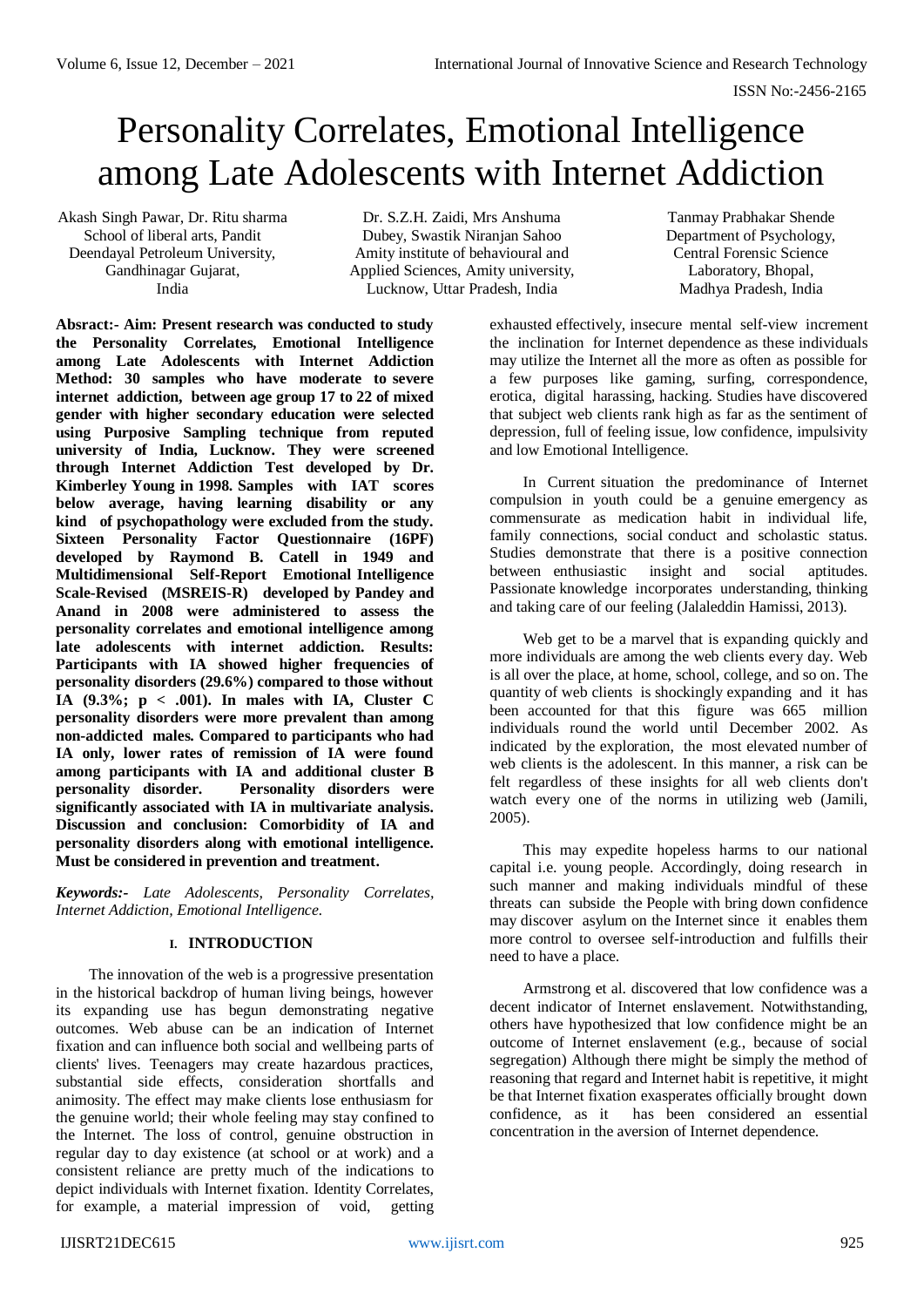## *A. RELATIONSHIP BETWEEN INTERNET ADDICTION AND PERSONALITY CORRELATES*

Based on identity viewpoint, The Five-Factor Model (FFM) is an expansive arrangement of identity characteristics.

The model isolates the human identity into a progression of five dimensional qualities. The main attribute, neuroticism, reflects passionate dependability (Muscanell and Guadagno, 2011) and mirrors a man's inclination to encounter mental pain and large amounts of this quality are related with affectability to risk (Muscanell and Guadagno, 2011).

Extraversion, the second attribute, mirrors an inclination to be agreeable and ready to encounter positive feelings and speaks to a person's level of friendliness and cordiality (Muscanell and Guadagno, 2011).

The third factor, receptiveness to involvement, speaks to a person's ability to consider elective methodologies, be mentally inquisitive, and appreciate creative interests. Suitability, the fourth factor, is another part of relational conduct, mirroring a propensity to trust, thoughtful, and helpful. The fifth measurement, good faith mirrors how much an individual is sorted out, steady, trustworthy cautious, and shows poise (Muscanell and Guadagno, 2011).

Web fixation has been generally characterized as wild and harming utilization of the Inter-net, and adroitly confined as an enthusiastic indiscreet wonder, one of those in the range of drive control issue as examined in the writing (Beutel et al. 2011).

In their audit on the impacts of web and cell phone on passionate insight, Brenly, Aubrist and Karbonel (2009) found that ill-advised utilization of web and cell phones cause the tenacity in enthusiastic knowledge. Likewise, more mental issue was seen among the general population who are influenced to web and cell phone dependence.

# *B. INTERNET ADDICTION LEADS TO PRONESS TOWARDS PSYCHIATRIC ILLNESS*

Black et al. (1999) endeavored to analyze the statistic, clinical highlights and mental comorbidity in people announcing impulsive PC utilize. They detailed spending in the vicinity of 7 and 60 h for each week on superfluous PC utilize (mean  $= 27$  h for every week). About half of the members met the criteria for current issue with the most widely recognized being substance utilize (38%), state of mind (33%), tension (19%) and insane confusion (14%). About 25% of the example had current depressive issue (discouragement or dysthymia). Results demonstrated that eight members (38%) had no less than one issue with the most well-known being impulsive purchasing (19%), betting (10%), arsonist tendencies (10%) and urgent sexual conduct (10%). Three of the members announced physical manhandle and two detailed sexual mishandle amid adolescence.

Different outcomes demonstrated that 11 members met the criteria for no less than one identity issue with the most successive being fringe (24%), narcissistic (19%), and against social (19%) scatter. Maybe it was because of the delicate idea of this specific examination that there were few members. Be that as it may, alert is prompted when deciphering the outcomes. Different investigations have hypothesized connections between Internet compulsion, timidity and consideration shortage hyperactivity issue. Lavin, Marvin, Mc Larney, Nola and Scott (1999) likewise tried sensation-chasing and Internet reliance in understudies  $(n = 342)$ . Of the aggregate members, 43 were characterized as reliant and non-wards. Wards had a lower score on the Sensation Seeking Scale, which negated their theory.

It has been clarified by expressing the wards had a tendency to be agreeable in their Internet utilization however not to the point of sensation chasing, as it varied from the conventional idea. Youthful and Rodgers (1998) analyzed the identity attributes of people who were viewed as subject to the Internet utilizing the Sixteen Personality Factor Inventory (16 PF).

# *C. CURRENT SCENARIO OF WORLDWIDE INTERNET ADDICTION*

In spite of the fact that identity and individual motivational variables have been the focal point of most past research on Internet dependence, there might be a social inclination toward the person in the elements related with Internet compulsion. Individualistic societies regularly found in the West (e.g., North America, Western Europe, and so forth.) see the basic unit of spotlight on the individual, while collectivist societies (e.g., Asian societies) see the normal unit of spotlight on connections or gatherings. Along these lines, albeit singular needs and identity may even now be critical variables anticipating Internet enslavement, it is similarly essential to take a gander at the effect of ecological components, for example, parental relationship, for Internet addicts in collectivist societies. In particular, hazardous family components might be related with Internet habit (Mike Z. Yao 2014).

There is prove that in Asian societies, familial connections are related with Internet compulsion. For example, in a Chinese example, the condition of the connection between the individual and his or her folks may have a heading on a person's inclination toward high Internet use. Other family-related factors, for example, family attachment and soundness have been appeared to assume a part in Internet dependence in a Korean example, proposing that, particularly for young people, without a steady and open family condition may intensify Internet utilize (Mike Z. Yao 2014).

Contrary child rearing style or conduct and familial unsettling influences assume a critical part in individuals being dependent on the Internet. Ko et al. discovered that the rise of Internet enslavement could be anticipated by low family working.

For example, comes about because of Park et al's. Examination demonstrated that for Koreans, family correspondence, family union, family savagery introduction, and child rearing dispositions were related. In like manner, living in a solitary parent family was essentially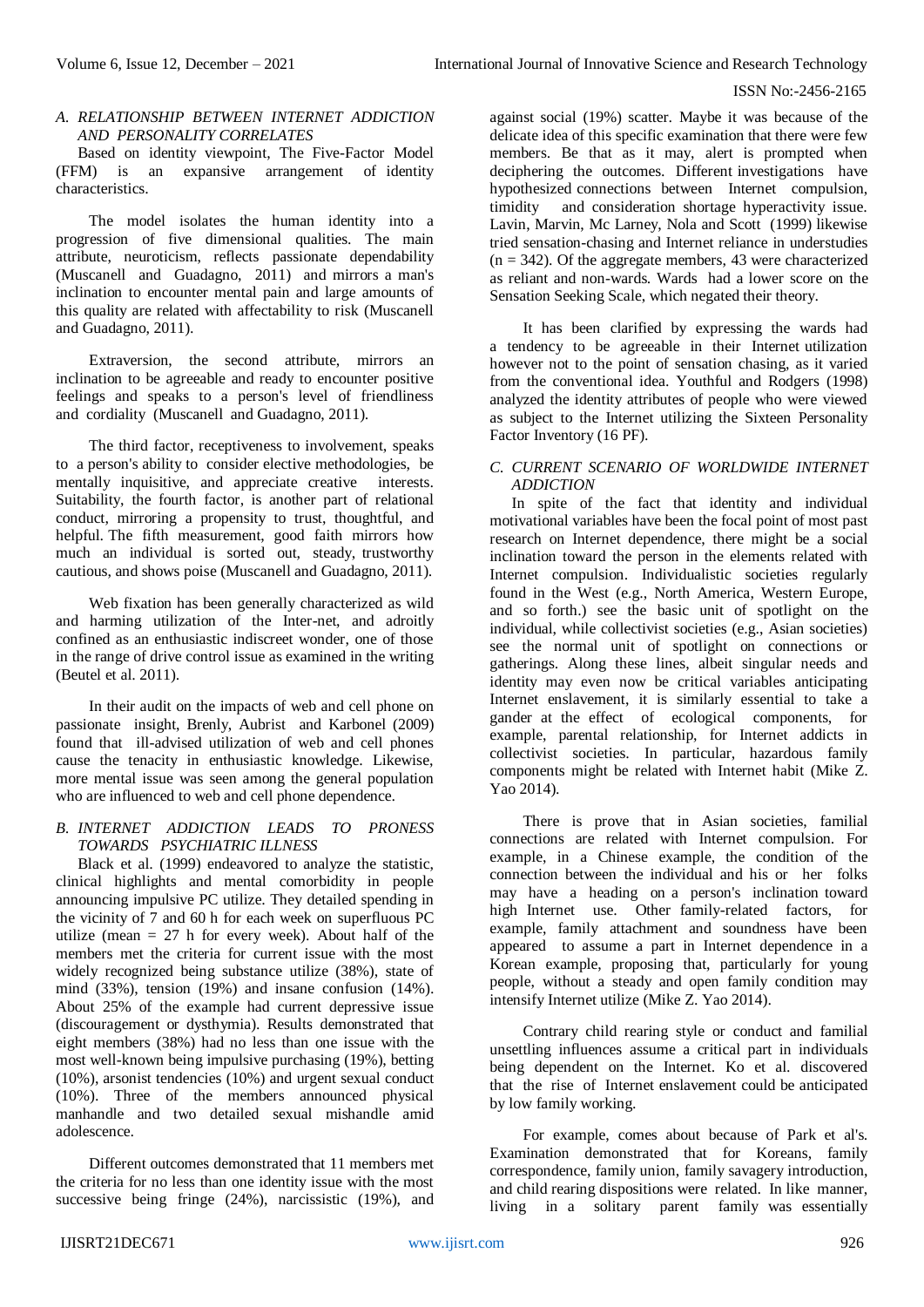connected with Internet habit. Albeit without a parent may have negative outcomes for Internet enslavement, conceivably in light of an absence of assets, even inside two-parent families, the nature of the connection amongst parent and the kid is a critical factor in Internet habit.

As indicated by Huang et al., youngsters whose guardians are over involved, dismissing, and show lacking passionate warmth will probably create Internet fixation issue.

#### **II. METHODS**

- *A. AIM:* To understand the relation between internet addiction, personality correlates and emotional intelligence among late adolescents.
- *B. RATIONALE:*The presentation of web is a progressive creation in history of humankind, however its expanding use has begun indicating negative outcomes. Web abuse can be an indication of Internet enslavement and can influence both social and wellbeing parts of clients' lives. Teenagers may create tricky practices, substantial manifestations, consideration deficiencies, and animosity. The effect may make clients lose enthusiasm for this present reality; their whole feeling may stay limited to the Internet. The loss of control, genuine impedance in regular day to day existence (at school or at work) and a consistent reliance are a portion of the side effects to recognize individuals with Internet reliance. Identity Correlates, for example, feeling of void, getting exhausted effectively, temperamental mental self-portrait increment the inclination for Internet compulsion as these individuals may utilize Internet all the more regularly for different purposes like gaming, surfing, correspondence, smut, digital harassing, hacking. Studies have discovered that needy web clients rank high as far as the sentiment of depression, full of feeling issue, low confidence, impulsivity and low Emotional Maturity. The ramifications of this examination is to make late young people be more mindful about their personality emergency in their specific age, explain them about the contrary adapting through web habit and teach them about better fundamental abilities including being all the more candidly wise.

# *C. OBJECTIVE:*

- To contemplate Personality Correlates among Late Adolescents with Internet Addiction.
- To think about Emotional Intelligence among Late Adolescents with Internet Addiction.
- To think about the Relation between Personality Emotional Intelligence among Late Adolescents with Internet Addiction.

## *D. HYPOTHESIS:*

There will be No Significant –

 Relationship between Personality Correlates and Internet Addiction in Adolescents.

- Relationship between Emotional Intelligence and Internet Addiction in Adolescents.
- Relationship between Personality Correlates and Emotional Intelligence in Adolescents with Internet Addiction.
- *E. SAMPLE*: 17 –22 year old, understudies of AIBAS, Reputed university of India, Lucknow.
- *F. SAMPLE SIZE:* 30 (5 males, 25 females)

## *G. INCLUSION CRITERION:*

For Control Group:

- Individuals who are helpful for the examination and the individuals who give their assent.
- Individuals between ages 17 to 22 years.
- Minimum Education: At slightest twelfth Standard passed.
- Using Internet through advanced cells or workstations or  $PC<sub>s</sub>$
- Individuals scoring zero to gentle levels of habit in Internet Addiction Test

For Experimental Group:

- Individuals who are helpful for the investigation and the individuals who give their assent.
- Individuals between ages 17 to 22 years.
- Minimum Education: At slightest twelfth Standard passed.
- Using Internet through PDAs or workstations or PCs
- Individuals scoring moderate to extreme levels of dependence in Internet Addiction Test

## *H. EXCLUSION CRITERION:*

For Control Group

- Acutely bothered people who might neglect to grasp the undertaking.
- Individuals not willing to give assent.
- Individuals determined to have some other mental ailment.
- For Experimental Group
- Individuals scoring zero to mild levels of fixation in Internet Addiction Test

# *I. TOOLS:*

- a) **Internet Addiction Test**: Internet Addiction Test (IAT) is the principal dependable and substantial measure of addictive utilization of Internet, created by Dr. Kimberly Young. It comprises of 20 things that measures mild, moderate and extreme level of Internet Addiction.
- b) **Cattell's 16 PF Personality Questionnaire:** The most recent edition of the Sixteen Personality Factor Questionnaire (16PF), released in 1993, is the fifth edition (16PF5e) of the original instrument. The selfreport instrument was first published in 1949; the second and third editions were published in 1956 and 1962, respectively; and the five alternative forms of the fourth edition were released between 1967 and 1969. The 16PF Fifth Edition contains 185 multiplechoice items which are written at a fifth-grade reading level. Of these items, 76% were from the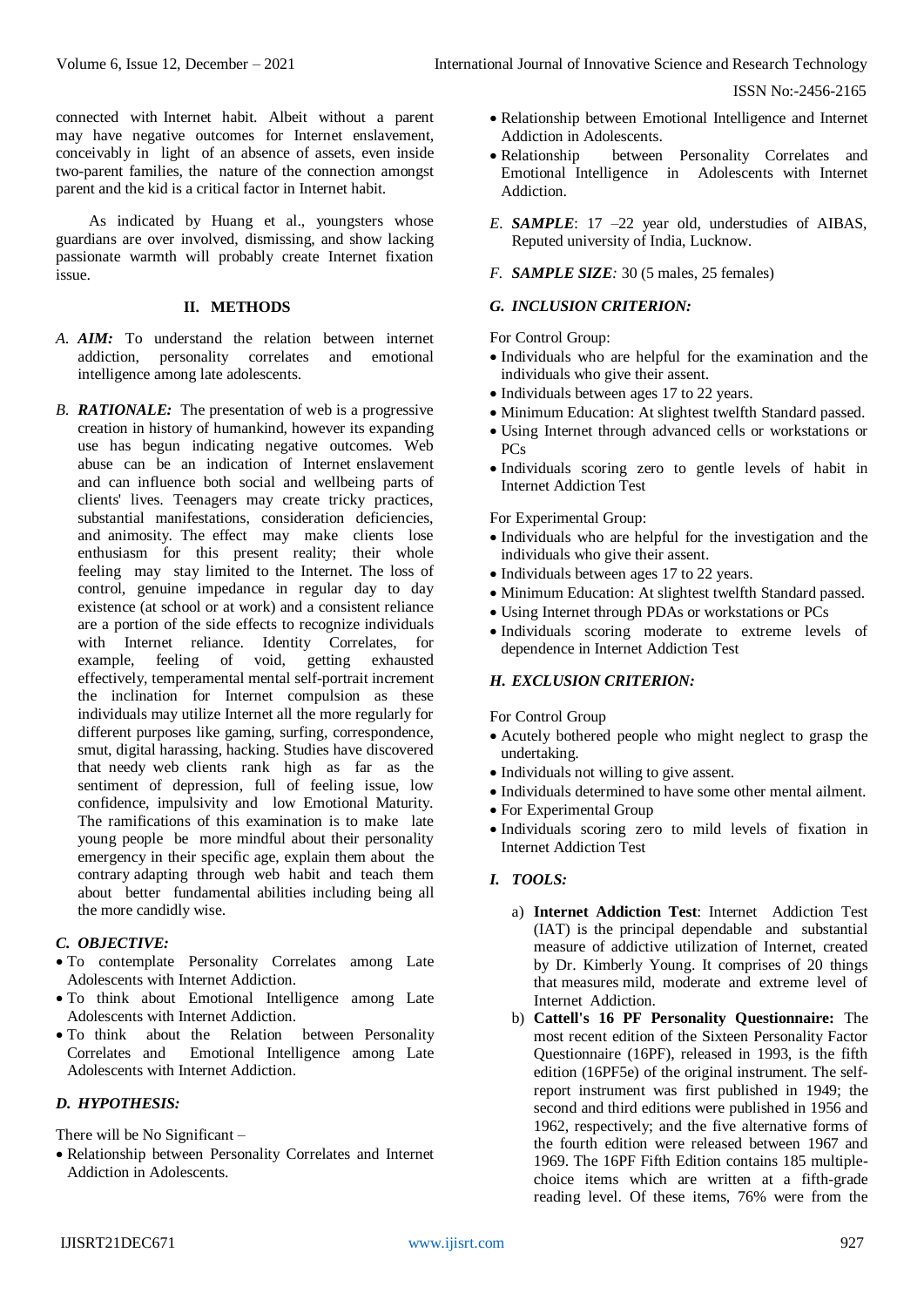four previous 16PF editions, although many of them were re-written to simplify or update the language.

c) **Multidimensional Self-Report Emotional Intelligence Scale-Revised (MSREIS-R):** This selfreport stock is produced by Pandey and Anand (2008).This scale depends on the Mayer and Salovey's capacity model of enthusiastic knowledge. The scale comprises of 51 questions which speaks to 4 components of enthusiastic insight.

FACT 1 (capacity to express and evaluate feeling) comprises 17 things,

FACT 2 (capacity to use feeling) comprises 15 things,

FACT 3 (capacity to oversee feeling in self) comprises 15,

FACT 4 (capacity to oversee feeling in others) comprises 9 things.

#### *J. PROCEDURE:*

People who gave their consent were chosen. Internet Addiction test was regulated to every one of the Individuals who were between the age range of 17 to 22 with atleast  $12<sup>th</sup>$  standard education who are able to follow instructions and utilizing Internet through cell phones, PCs, and so on.. People with moderate to extreme levels on Internet Addiction Test were screened. 30 tests (5 males, 25 females) were chosen and the fundamental examination instruments i.e. Multidimensional Self Report of Emotional Intelligence scale (MSREIS) and Cattell's 16 PF were directed. Pearson's r Correlation was utilized to assess the relation between the factors of 16 PF, scores on IAT and facts of MSREIS – R.

| SOCIO-DEMOGRAPHIC DETAILS                           | <b>FREQUENCY</b> | <b>PERCENTAGE %</b> |
|-----------------------------------------------------|------------------|---------------------|
| <b>MALE</b>                                         | 5                | 16.7                |
| FEMALE                                              | 25               | 83.3                |
| $AGE 18 - 19$                                       | 6                | 36.7                |
| $AGE$ 19 - 20                                       | 11               | 36.7                |
| $AGE 20 - 21$                                       | 11               | 20                  |
| $AGE 21 - 22$                                       | $\overline{2}$   | 6.7                 |
| EDUCATION - B.A. 1ST YEAR                           | 23               | 76.7                |
| EDUCATION - B.TECH. 4TH YEAR                        | $\tau$           | 23.3                |
| <b>MARITAL STATUS - MARRIED</b>                     | $\boldsymbol{0}$ | $\boldsymbol{0}$    |
| <b>MARITAL STATUS - UNMARRIED</b>                   | 30               | 100                 |
| <b>FATHER'S JOB – SERVICE</b>                       | 22               | 76.3                |
| <b>FATHER'S JOB - BUISNESS</b>                      | $\,8\,$          | 26.7                |
| <b>MOTHER'S JOB - SERVICE</b>                       | 5                | 16.7                |
| <b>MOTHER'S JOB - BUISNESS</b>                      | 5                | 16.7                |
| <b>MOTHER'S JOB - HOME MAKER</b>                    | 20               | 66.6                |
| PARENTAL INCOME - AVERAGE (up to 2 lacs per month)  | 26               | 86.7                |
| PARENTAL INCOME - AVERAGE (up to 10 lacs per month) | $\overline{4}$   | 13.3                |
| NEED FOR INTERNET USAGE -YES                        | 30               | 100                 |
| NEED FOR INTERNET USAGE -NO                         | $\boldsymbol{0}$ | $\mathbf{0}$        |
| STARTING AGE FOR INTERNET USAGE - BELOW 10          | $\overline{3}$   | 10                  |
| STARTING AGE FOR INTERNET USAGE - BELOW 15          | 14               | 46.7                |
| STARTING AGE FOR INTERNET USAGE - BELOW 20          | 13               | 46.6                |
| DURATION OF INTERNET USAGE - BELOW 5 HOURS          | 6                | 20                  |
| DURATION OF INTERNET USAGE - BELOW 8 HOURS          | 9                | 30                  |
| DURATION OF INTERNET USAGE - BELOW 12 HOURS         | 15               | 50                  |
| PURPOSE OF INTERNET USAGE -SURFING                  | 10               | 33.3                |
| PURPOSE OF INTERNET USAGE -GAMING                   | $\overline{2}$   | 6.7                 |
| PURPOSE OF INTERNET USAGE -COMMUNICATION            | 18               | 60                  |
| <b>FAVOURABLE TIME -DAY</b>                         | $\mathbf{0}$     | $\mathbf{0}$        |
| <b>FAVOURABLE TIME - NIGHT</b>                      | 30               | 100                 |
| PLEASURE FROM INTERNET - YES                        | 30               | 100                 |
| PLEASURE FROM INTERNET - NO                         | $\boldsymbol{0}$ | $\mathbf{0}$        |
| <b>IRRITATION IF NO INTERNET AVAILABLE - YES</b>    | 30               | 100                 |
| <b>IRRITATION IF NO INTERNET AVAILABLE - NO</b>     | $\boldsymbol{0}$ | $\boldsymbol{0}$    |
| MEDICAL HISTORY IF ANY -YES                         | $\overline{3}$   | 10                  |
| MEDICAL HISTORY IF ANY -NO                          | 27               | 90                  |

**III. RESULT**

Table 1: Showing Socio – Demographic Details Of Participants

Table 1 shows socio- demographic details of participants screened through Internet Addiction Test. All

the participants (100%), are unmarried, using Internet mostly at night time, getting pleasure from Internet Usage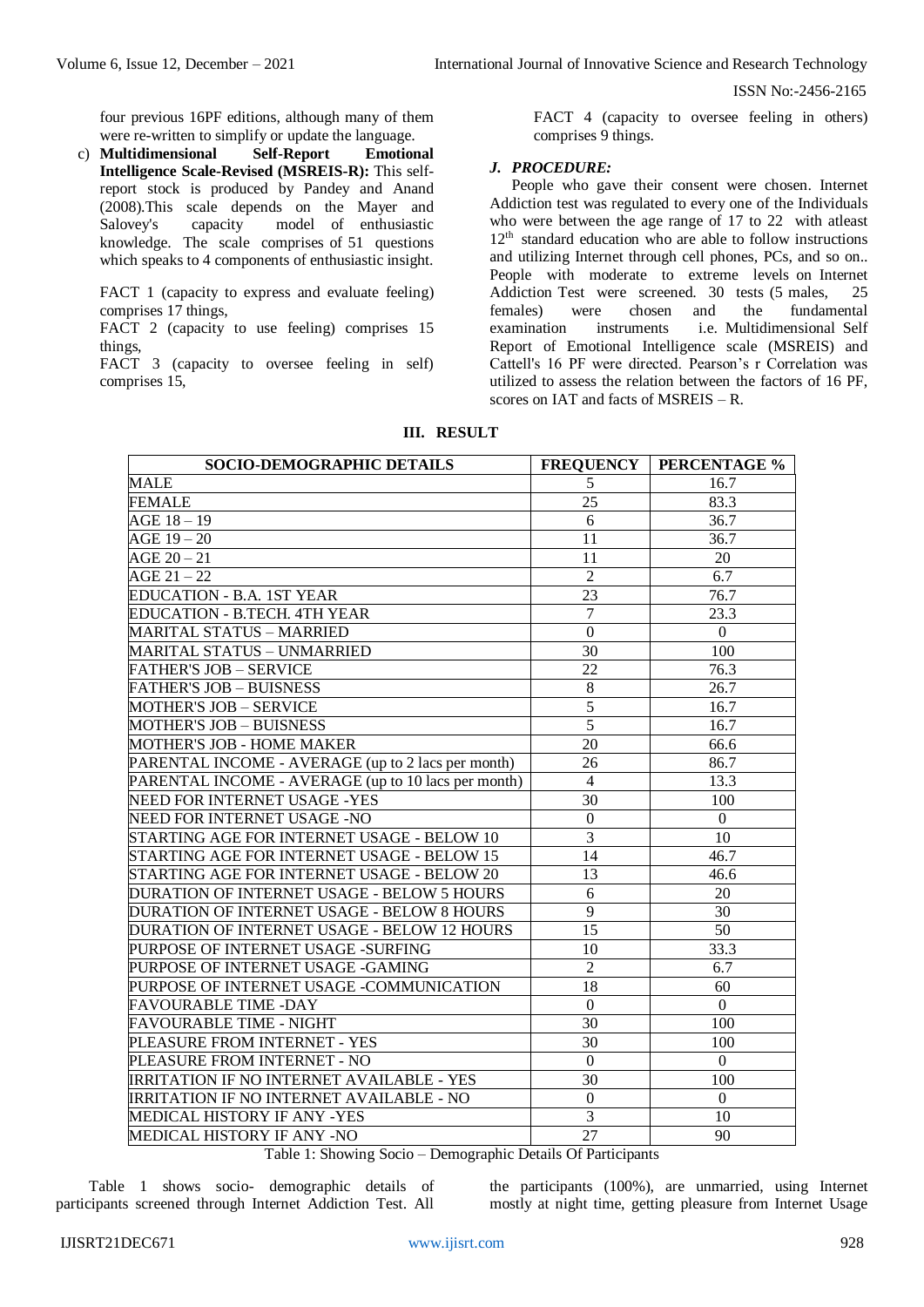and getting irritated when Internet is not available. 5 were male and 25 were female, 6 were of age group 18-19 years, 11 each were from age group 19-20 and  $20 - 21$  years and 2 were from age group 21-22 years. 22 participants had father working as serviceman in government and private sectors and only 8 participants' father were businessman. 20 participants had mother working as Home-Maker and 5 participants had mother either working in private or government service or were businesswomen. 26 participants confirmed total parental income up to 2 lacs per month and 4 participants had total parental income up to 10 lacs per month. Starting age for internet usage was below 10 years

for 3 participants, below 15 years for 14 participants and below 20 years for 13 participants. 23 participants were pursuing Bachelors of Arts (1st year) and 7 male participants were pursuing Bachelors of Technology (4<sup>th</sup>) year). 10 participants used internet for surfing, 2 participants used internet for gaming and 18 participants used internet for communication. Only 3 had medical history. All the participants had confessed for the need of internet mostly at night time and confirmed that internet gave them pleasure and last but not the least, all the 30 participants got irritated when internet was not available.

| <b>16 PERSONALITY FACTORS</b> | <b>EMOTIONAL</b>    | FACT <sub>1</sub>  | FACT <sub>2</sub>         | FACT <sub>3</sub> | FACT <sub>4</sub>              |
|-------------------------------|---------------------|--------------------|---------------------------|-------------------|--------------------------------|
|                               | <b>INTELLIGENCE</b> |                    | (CAPACITY TO (CAPACITY TO | (CAPACITY         | (CAPACITY                      |
|                               | <b>TOTAL SCORES</b> | <b>EXPRESS AND</b> | <b>UTILIZE</b>            | <b>TO OVERSEE</b> | <b>TO OVERSEE</b>              |
|                               |                     | <b>EVALUAtE</b>    | <b>EMOTIONS</b> )         |                   | <b>EMOTIONS IN EMOTIONS IN</b> |
|                               |                     | <b>EMOTION</b> )   |                           | SELF)             | OTHERS)                        |
| <b>FACTO A WARMTH</b>         | 0.000147361         | 0.025268005        | 0.013431471               | 0.174642509       | 0.045051646                    |
| <b>FACTOR B REASONING</b>     | 0                   | $-0.065010012$     | 0.02080784                | $-0.188548127$    | 0.1845607                      |
| <b>FACTOR C</b>               | $-0.059602281$      | $-0.096431573$     | $-0.243208439$            | 0.026264902       | 0.24003346                     |
| EMOTIONAL STABILITY           |                     |                    |                           |                   |                                |
| <b>FACTOR E DOMINANCE</b>     | $-0.030439118$      | $-0.127393135$     | $-0.264306797$            | $-0.017350249$    | 0.342464712                    |
| <b>FACTOR F LIVELINESS</b>    | $-.363*$            | $-.421*$           | $-0.349023243$            | 0.325184858       | 0.024300579                    |
| <b>FACTOR G RULE</b>          | 0.227564218         | 0.105916264        | $-0.028608397$            | 0.104208347       | 0.174128095                    |
| <b>CONSCIOUSNESS</b>          |                     |                    |                           |                   |                                |
| <b>FACTOR H SOCIAL</b>        | $-0.024003771$      | $-0.221336278$     | $-0.062494238$            | $-0.093060102$    | 0.360063079                    |
| <b>BOLDNESS</b>               |                     |                    |                           |                   |                                |
| <b>FACTOR I SENSITIVITY</b>   | $-0.078428368$      | $-0.123936952$     | $-0.015949179$            | $-0.072260929$    | 0.105729555                    |
| FACTOR L VIGILANCE            | 0.292632261         | 0.286364624        | $-0.054223684$            | 0.2135273         | $-0.04209987$                  |
| <b>FACTOR M</b>               | $-0.213623152$      | $-0.0571583$       | $-0.355147733$            | 0.285367393       | $-0.181145104$                 |
| <b>ABSTRACTEDNESS</b>         |                     |                    |                           |                   |                                |
| <b>FACTOR N PRIVATENESS</b>   | 0.065873473         | 0.014171129        | 0.262167625               | $-0.069870742$    | $-0.121373691$                 |
| <b>FACTOR O APPREHENSION</b>  | 0.073281829         | 0.15643169         | $-0.021068764$            | 0.142502514       | $-0.218985952$                 |
| FACTOR Q1 OPENESS TO          | 0.275390349         | 0.114745269        | $-0.023621472$            | 0.318288837       | 0.03897472                     |
| <b>CHANGE</b>                 |                     |                    |                           |                   |                                |
| <b>FACTOR Q2 SELF</b>         | $-0.153972984$      | $-0.171885268$     | $-0.251294518$            | $-0.130073701$    | 0.2144676                      |
| <b>RELIANCE</b>               |                     |                    |                           |                   |                                |
| <b>FACTOR Q3</b>              | $-0.014038905$      | $-0.027663549$     | $-0.295135628$            | 0.12651408        | 0.14080954                     |
| <b>PERFECTIONISM</b>          |                     |                    |                           |                   |                                |
| <b>FACTOR Q4 TENSION</b>      | 0.159698425         | $-0.00693508$      | 0.153606064               | 0.128568307       | 0.019598045                    |

Table 2: Showing The Relationship Between Personality Correlates And Emotional Intelligence Levels

\*. 0.05 level of significance

\*\*. 0.01 level of significance

Table 2 shows Emotional Intelligence Total Scores has Correlation with FACTOR F (Liveliness) (- .363\*). Emotional Intelligence Scale's Sub-Domain FACT 1 Capacity to express and evaluate emotions is correlated to

FACTOR F (Social Boldness) (- .421\*). Emotional Intelligence Total Scores has Correlation with FACT 1 Capacity to express and evaluate emotions  $(+,657$  \*\*). Emotional Intelligence total scores has Correlation with FACT 2 Capacity to utilize emotions (+ .532\*\*).

| <b>16 PERSONALITY FACTORS</b>                | <b>INTERNET ADDICTION TEST SCORES</b> |
|----------------------------------------------|---------------------------------------|
| <b>FACTOR A WARMTH</b>                       | 0.1168343                             |
| <b>FACTOR B REASONING</b>                    | $-0.02456682$                         |
| <b>FACTOR C EMOTIONAL STABILITY</b>          | 0.067594632                           |
| <b>FACTOR E DOMINANCE</b>                    | $-0.020502205$                        |
| <b>FACTOR F</b><br><b>LIVELINESS</b>         | $-0.211833677$                        |
| <b>RULE CONSCIOUSNESS</b><br><b>FACTOR G</b> | 0.063922784                           |
| <b>FACTOR H</b><br><b>SOCIAL BOLDNESS</b>    | $-0.376*$                             |
| <b>FACTOR I</b><br><b>SENSITIVITY</b>        | 0.225357735                           |
| VIGILANCE<br><b>FACTOR L</b>                 | $-0.252337771$                        |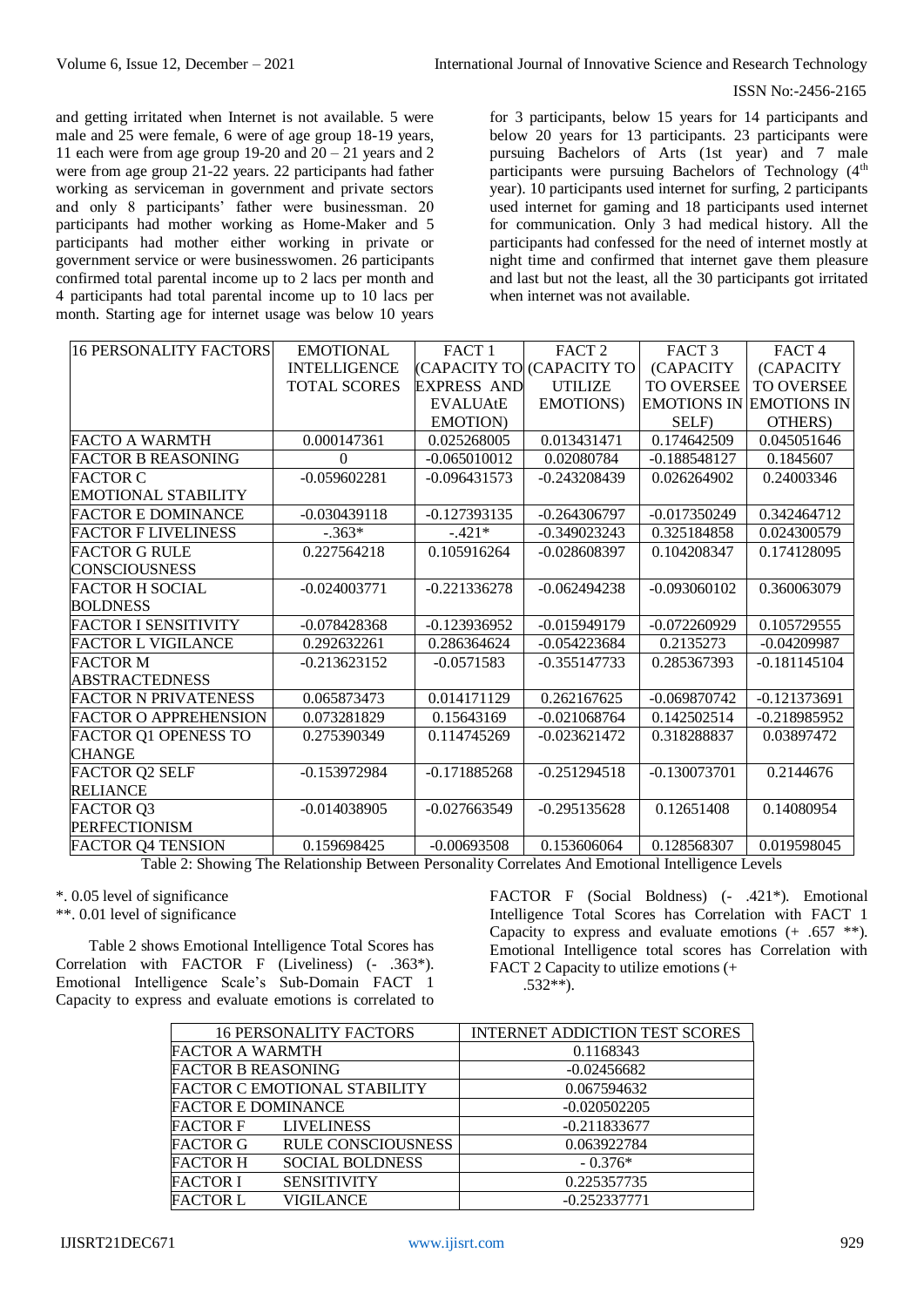| <b>FACTOR M ABSTRACTEDNESS</b>  | $-0.199527503$ |
|---------------------------------|----------------|
| <b>FACTOR N</b><br>PRIVATENESS  |                |
| <b>FACTOR O</b><br>APPREHENSION | $-0.087891241$ |
| FACTOR Q1 OPENESS TO CHANGE     | $-0.058167316$ |
| <b>FACTOR Q2 SELF RELIANCE</b>  | 0.090617583    |
| <b>FACTOR Q3 PERFECTIONISM</b>  | $0.412*$       |
| Factor Q4 Tension               | $-0.287670341$ |

Table 3: Showing The Relationship Between Personality Correlates And Internet Addiction Scores

\*. 0.05 level of significance

\*\*. 0.01 level of significance

Table 3 shows Internet Addiction Test Scores are correlated with FACTOR H (Social Boldness) (- .376\*) and with FACTOR Q3 (Perfectionism) (+ .412\*).

| Column1                               | Column2                           | Column3        | Column4                 | Column5                 |
|---------------------------------------|-----------------------------------|----------------|-------------------------|-------------------------|
| EMOTIONAL                             | FACT                              | FACT 2         | 3 CAPACITY FACT<br>FACT |                         |
| INTELLIGENCE TOTAL CAPACITY TO        |                                   | CAPACITY TO    | <b>TO OVERSEE</b>       | CAPACITY TO             |
| <b>SCORES</b>                         | <b>EXPRESS AND</b>                | UTILIZE        | <b>EMOTIONS</b><br>IN   | <b>OVERSEE EMOTIONS</b> |
|                                       | <b>EVALUATE EMOTIONS EMOTIONS</b> |                | <b>SELF</b>             | <b>IN OTHERS</b>        |
| <b>INTERNET ADDICTION 0.077389934</b> |                                   | $-0.132084681$ | $-0.213839771$          | 0.145835257             |
| <b>TEST SCORES</b>                    |                                   |                |                         |                         |
| 0.001824795                           |                                   |                |                         |                         |

Table 4: Showing Relationship Between Internet Addiction Scores And Emotional Intelligence Levels

\*. 0.05 level of significance

\*\*. 0.01 level of significance

Table 4 showing correlations between Internet Addiction Test Scores and Emotional Intelligence Total Scores as well as 4 Sub- Domains scores of MSREIS-R.

# **IV. DISCUSSION**

The aim of the current study is to study Personality Correlates among Adolescents with Internet Addiction, to study Emotional Intelligence among Adolescents with Internet Addiction and to Study the Relation between Personality Correlates and Emotional Intelligence among Adolescents with Internet Addiction.

Previous researches have shown relation between Internet Addiction, Emotional Intelligence and Personality Factors. Personality factors such as lack of perseverance (Mottram & Fleming, 2009), psychoticism (Tosun & Lajunen, 2009), and neuroticism, sensation seeking (Shi, Chen, and Tian, 2011), and aggressiveness (Mehroof & Griffiths, 2010) have been found to be associated with Internet addiction.

High harm avoidance, novelty seeking, reward dependence, low self-directedness, and low cooperativeness were reported in South Korean studies by (Ha et al., 2007). Emotional intelligence becomes a significant predictor of personality traits like Extraversion, Openness, Agreeableness and Neuroticism (Athota, Connor and Jackson, 2009).

In the current findings, factor H and factor Q3 are strongly correlated with Internet Addiction Test scores. Individuals scoring low on factor H tend to be introverts. They usually have inferiority complexes and tend to have speech impediments in expressing themselves. They dislike groups. Individuals scoring low on factor Q3 tend to be reckless. Also, factor  $\overrightarrow{F}$  is strongly correlated with Emotional Intelligence Test scores. Individuals scoring high

on factor F tend to be indulge in risk taking behaviours. Moreover, adolescents and late adolescents with dysfunctional and dysregulated Internet use seem to be characterized by low conscientiousness (Kuss et al. 2013, 2014; van der Aa et al. 2009), low resourcefulness (Kuss et al.2014), high emotion instability and social introversion (Kuss et al. 2013, 2014; van der Aa et al. 2009; Xiuqin et al. 2010). In this context, Munno et al. (2015) have suggested that a problematic involvement in online activities is associated with emotional instability, impulsivity and aggressiveness which facilitate the expression of dysregulated, unintegrated, and even violent reaction to stressful situations.

## **V. SUMMARY AND CONCLUSION**

60 individuals who are willing to give consent were selected from reputed university of India, AIBAS. Internet Addiction test was administered to all the samples who were between the age group of 17 to 21 years of age with minimum 12<sup>th</sup> standard education. Individuals with moderate to severe level of Internet Addiction and below average level of emotional intelligence were screened out. 30 samples were selected and the main study tools i.e. Cattell's 16 PF and Multidimensional Self Report of Emotional Intelligence scale were administered.

Summarization of the result are as follows:

- Extraversion Trait: Out of 30 samples, 2 of them are in the severe range, 21 of them are in the moderate range and 7 of them are in the mild range. 70% of all the samples are showing moderate level of Extraversion trait.
- Anxiety Trait: Out of 30 samples, 7 of them are in the severe range, 16 of them are in the moderate range and 7 of them are in the mild range that is 53.3% of the total samples are showing moderate level of Anxiety trait.
- Tough Poise: Out of 30 samples, 12 of them are in the severe range, 15 of them are in the moderate